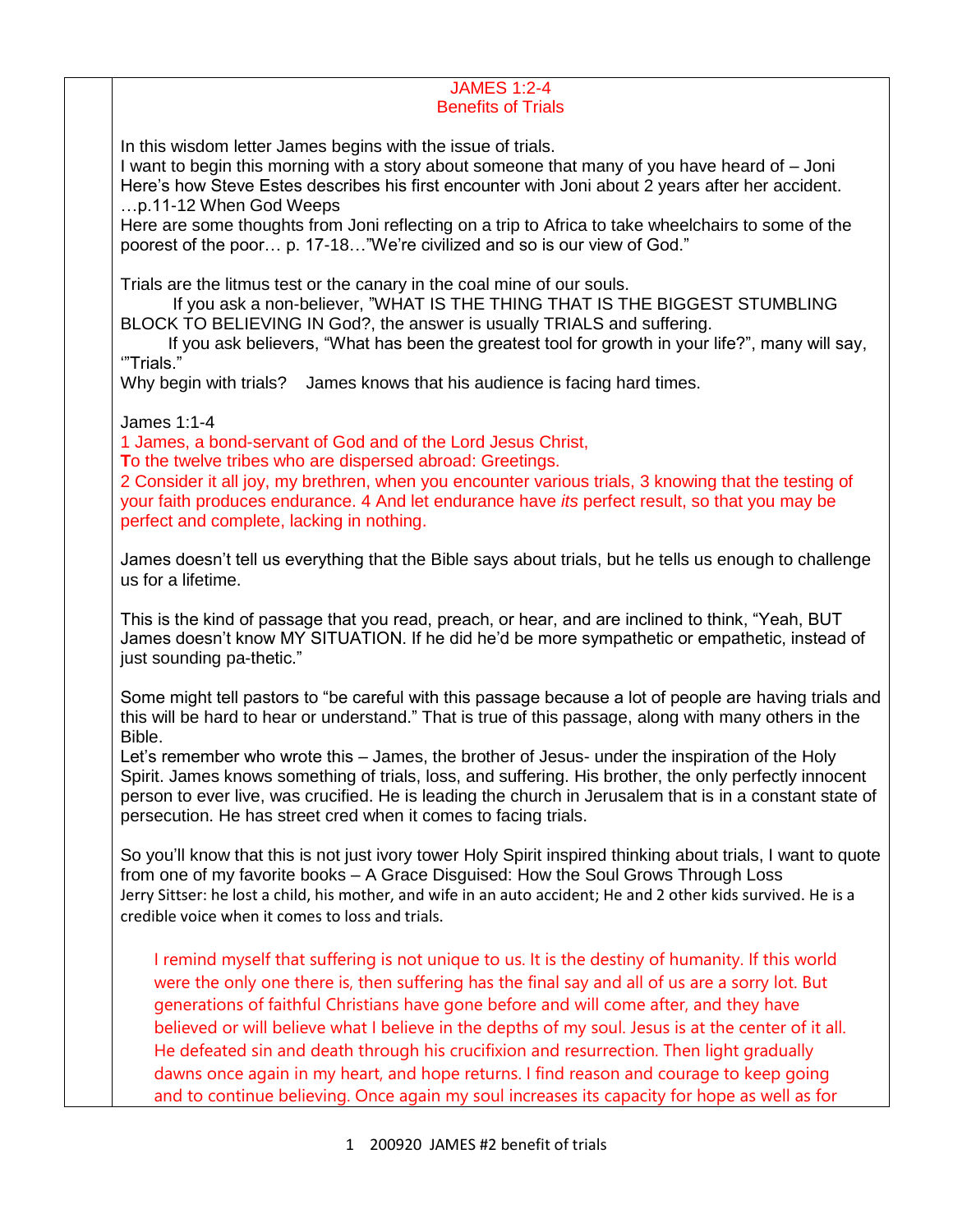| sadness. I end up believing with greater depth and joy than I had before, even in my sorrow.                                                                                             |
|------------------------------------------------------------------------------------------------------------------------------------------------------------------------------------------|
| [Sittser, A Grace Disguised]                                                                                                                                                             |
| "Count it all joy" DOES hold up under the direst of circumstances.<br>Joni tells us it does, Jerry Sittser tells us it does, many of you would tell us it does, but more                 |
| importantly, God tells us it does.                                                                                                                                                       |
|                                                                                                                                                                                          |
| It begs this question                                                                                                                                                                    |
| WHAT'S SO GREAT ABOUT ENDURANCE???                                                                                                                                                       |
| 2020 US OPEN TENNIS 5 sets, the winner was down 2 sets to 0 and came back to                                                                                                             |
| win in the $5th$ set tie-break. Both men were totally exhausted. It was a picture of endurance.<br>The result of the endurance was a deep sense of satisfaction and the winner's trophy. |
|                                                                                                                                                                                          |
| Here's where the GOOD NEWS comes in.                                                                                                                                                     |
| Jesus endured the cross, despising the shame, so that we might be complete in Him, so that we                                                                                            |
| might get the winner's trophy. Scripture makes it clear that endurance is a mark of faith. We saw                                                                                        |
| several exhortations regarding enduring to the end in our study of Hebrews.                                                                                                              |
| Jesus' endurance empowers our endurance when we keep our eyes on Him and trust in His                                                                                                    |
| purpose and His character. This biblical response to trials brings the benefit of endurance and its                                                                                      |
| perfect work – we are made mature and complete, lacking in nothing.                                                                                                                      |
| CONSIDER V. 2-4                                                                                                                                                                          |
| Troubles are inevitable - you will encounter them                                                                                                                                        |
| Anything can happen to a Christian that happens to others. Current culture is not prepared for                                                                                           |
| suffering, we are whiners and complainers.<br>A secular society = I DESERVE what I want, and I WANT IT NOW.                                                                              |
|                                                                                                                                                                                          |
| Get all your happiness now, this is it. If your health or money or looks or FB likes fail, you're through.                                                                               |
| All other cultures held out for something more. The spirit of the age says, "if you lose what makes                                                                                      |
| you happy here and now, you've lost it all; there's nothing else. You only go around once in life so<br>grab for all the gusto you can get. YOLO, seize the day.""                       |
|                                                                                                                                                                                          |
| This influences the church as well, so be prepared.                                                                                                                                      |
| James wants us to know that TRIALS HAVE A DIVINE PURPOSE                                                                                                                                 |
| They arrive with a divine purpose. V 3                                                                                                                                                   |
| Trials are tests to produce perseverance and growth in endurance.                                                                                                                        |
| Notes that James says, "Of various kinds", thus application for ALL OF US. But we won't all have                                                                                         |
| the same type or intensity of trial.<br>Don't be ignorant of this" for you know" KNOW THIS ABOUT TRIALS - they have a purpose.                                                           |
|                                                                                                                                                                                          |
| Often the casualty of trials is the loss of biblical purpose for the trial – we get skewed by our feelings                                                                               |
| rather than relying on what we know.                                                                                                                                                     |
| Don't let our reactions be determined by how they first feel to us.                                                                                                                      |
| React based on what we 'know' is true.<br>This is where we must speak to ourselves rather than listening to ourselves.                                                                   |
|                                                                                                                                                                                          |
| <b>A Balanced attitude</b>                                                                                                                                                               |
| Consider it pure joy- not masochist or hedonist. He doesn't say "grin and bear it or there won't be joy                                                                                  |
| until trials are over", nor does he say "yea, trials are fun".                                                                                                                           |
|                                                                                                                                                                                          |
|                                                                                                                                                                                          |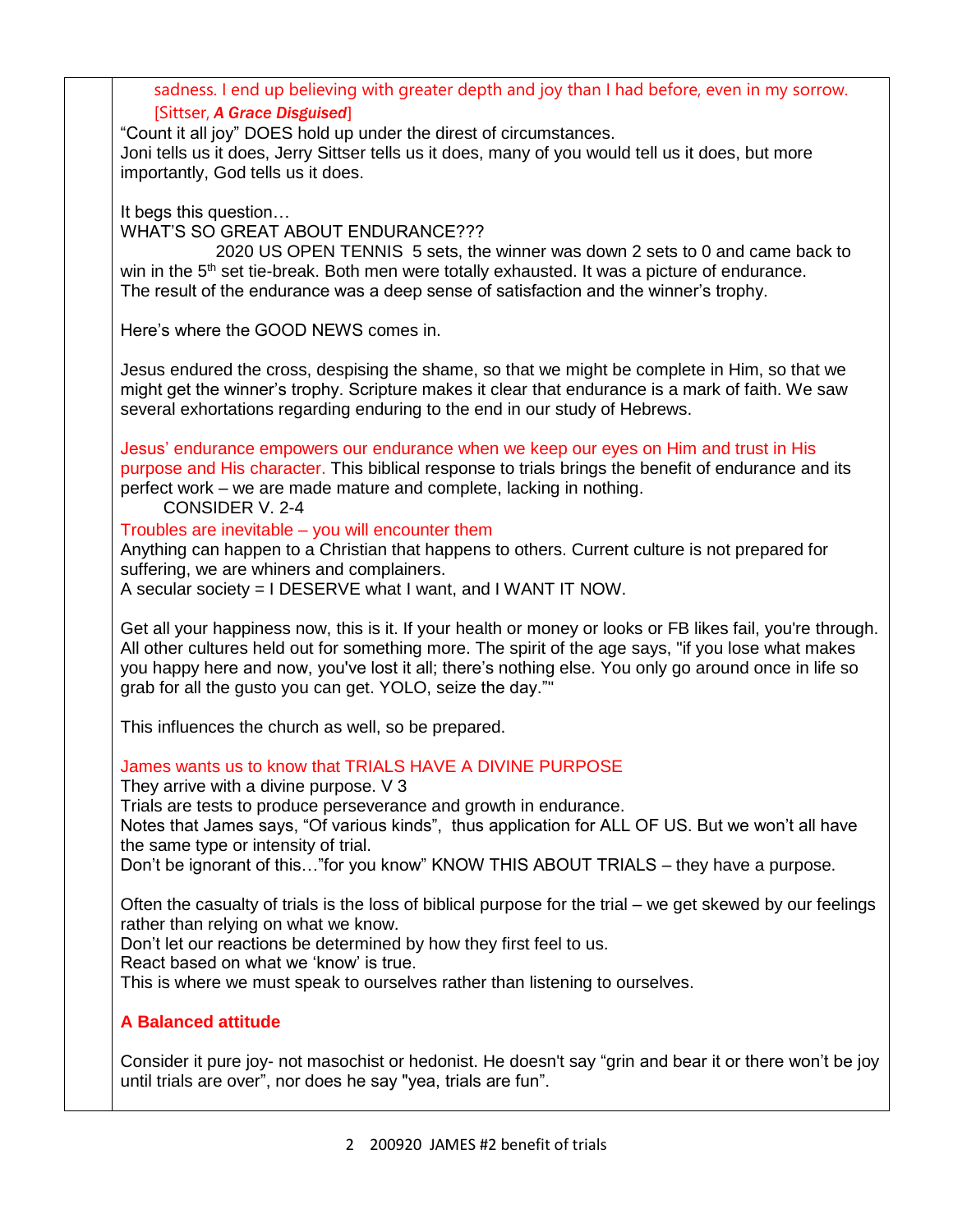We must be careful to understand what James is calling for here. He is not suggesting some kind of masochistic happiness in the hurts and losses of life. He is not saying that we are to enjoy being sick, losing a loved one, getting laid off from our job, being persecuted, etc. This is not some weird kind of denial that life often hurts. Some of us here today are hurting. We are suffering. James does not suggest that we manufacture some kind of other-worldly, phony sense of happiness about our troubles. So, what is he suggesting? There is a reason to be joyful in the midst of trials. It is finding joy in what the trouble produces in our lives. It is not being happy about the trouble. It is enjoying the sweet fruit produced only by bitter times. This is not a spiritual way of saying "Get a life, get over it." This is deep theology and it is an IMPERATIVE. Count it all joy. TRIALS don't produce endurance automatically; maturity that comes from endurance happens based on how we respond to the trial. James is telling us that there is a lot at stake when it comes to how we respond to trials. Suffering will leave you better or bitter; they will make you or break you, but won't remain the same. 35+ years of ministry shows me how true this is. I've seen those on both sides of the response spectrum – growth in faith and endurance AND bitterness, anger, The difference is found here in v. 2-4 We will not remain the same when we encounter trials. Our response will put us on a trajectory toward growth or a trajectory towards spiritual stagnation or decline. Sacred Romance When we are caught in the socio-drama of our smaller stories, blind to the true story we need to ask, "I wonder what God is up to in all this?" The process of our sanctification rests entirely on our ability to see life from the basis of that question. EX: Older godly woman from the WPC church in assisted living. She was frail but generally in decent health. A bit of a fall and got a bad bump on the head. As I visited with her she said, "I wonder what God is wanting to teach me through this?" I'd be inclined to say, "God, don't you see I'm old and wise and godly enough. Go work on some young person." v. 4 "let" or (imperative) "MAKE SURE that endurance has its perfect effect" i.e. Don't short-circuit the life changing purpose of God in this trial. Don't cheat the process of endurance leading to maturity by doing anything other than "counting trials as joy with a view to the endurance that will be cultivated. This is a supernatural response that can only be explained by the Holy Spirit. If there is no God centered, God glorying response, then we will waste our trials. Worse than facing a trial is wasting a trial AND ENDING UP WORSE THAN BEFORE..- bitter In these trials it is possible to be rejoicing– we don't enjoy trials, but we can experience joy. We can stand, if we see the end or where they are going. But often we don't even know how to pray He says, "if you learn how to handle them you can have joy in them"- consider - "look at what they can bring you." not just think happy thoughts, but see the result- maturity that comes from trials, being complete, lacking in nothing.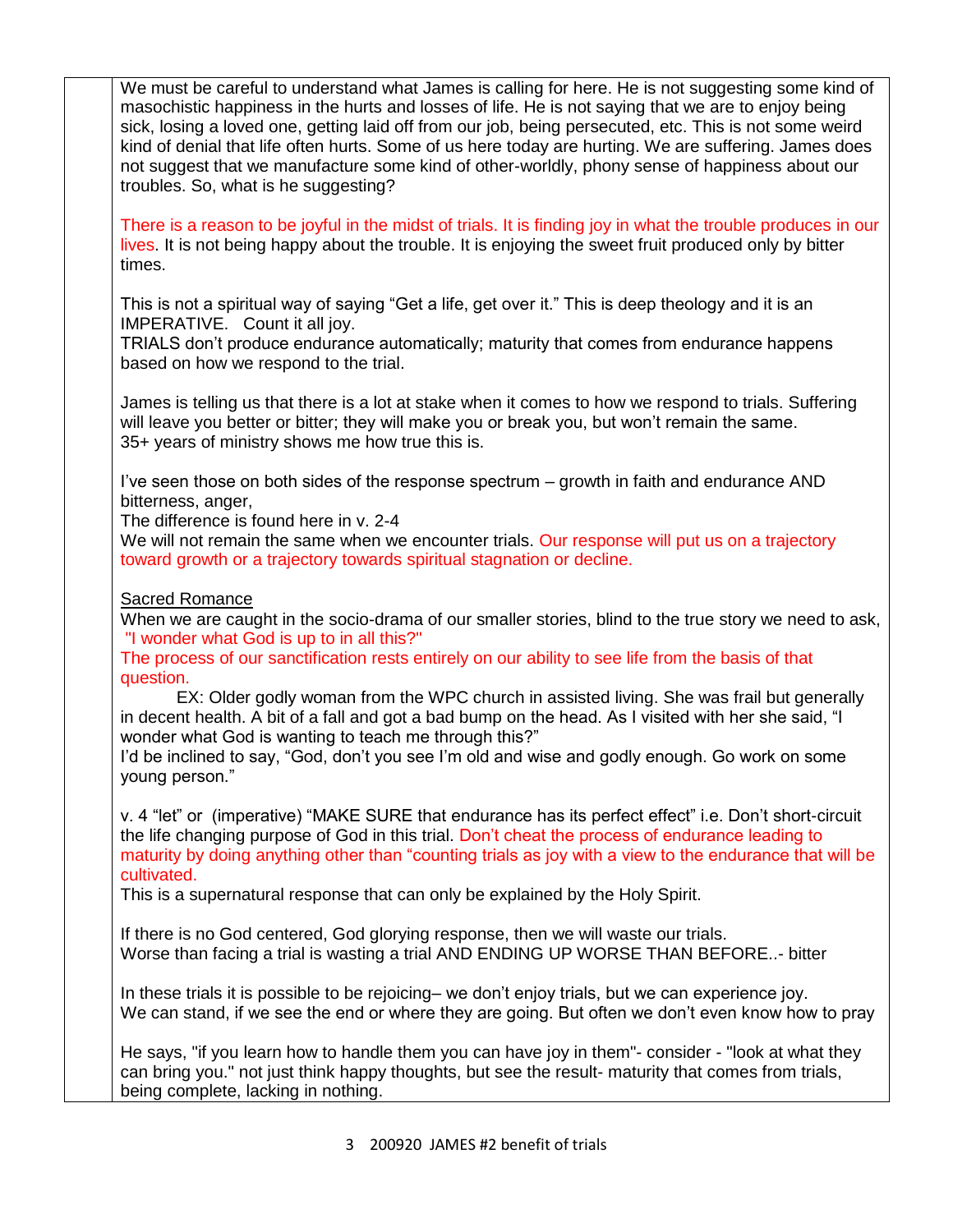## Perseverance produces maturity.

The Greek term speaks of something that has reached its intended end. Here it refers to the maturity that perseverance produces.

This maturity is further described as "not lacking anything. The Gk. term speaks of a thing which has all its necessary parts.

Part of Christian maturity is knowing that God has a purpose for our trials.

There are voices in the church at large that would have us believe that God does not test or wound us. Friends, the shepherd carries the staff to fight off the wolves AND to discipline the stubborn wandering sheep.

God knows that it is through trials and woundedness that we learn our own weakness and His healing power. Without wounds we foster an image of ourselves as strong and healthy. This is Christian growth: to become in our weakness more and more dependent on his strength, to seek in our woundedness more and more of his healing."

– Chad Bird

But he said to me, "My grace is sufficient for you, for my power is made perfect in weakness." Therefore I will boast all the more gladly about my weaknesses, so that Christ's power may rest on me. 1 Cor 12:9

A process is implied here. Trials – Perseverance - Maturity. This is not automatic. It takes time.

How much time? I dare say, a lifetime. The most frequent question asked by the Psalmists is, "How Long, O Lord?"

That may be our most frequent question as well, and like the Psalmist, we don't get a definitive answer. What James and the rest of scripture tell us is that we will know trials until God has used them to our own advantage in growth and maturity.

We'd all like to have veto power when it comes to trials, or we'd all be inclined to say, "OK God, I've learned all I need to. I'm good. Thanks."

We'd like to rid ourselves of the evidence and the memory of our scars. There is a huge business in our culture to fix the evidence of our wounds, be they wrinkles of age or other scars. The advertising message is this:

Only a fool would keep his or her imperfections. In our culture keeping our scars has become the new sin. But some scars are storytellers. They keep alive memories that, while punctuated with pain and regret, are also full of grace and healing. – Chad Bird

EX: my shattered ankle is a reminder of my own Pharisaical heart – "stupid people" . While punctuated with pain, it keeps alive the reality of my need for grace and healing in my heart.

<https://mbird.com/2017/10/stewards-of-our-scars/>

One night after a meeting where he shared a painful incident from his past, Frederick Buechner was approached by a man who said, "you have been a good steward of your scars." That surprised him because he had never thought of pain, and its impact on his life, in terms of stewardship. But the more he reflected on what it means to be a steward, the more he realized how true the man's words had been. Later, he wrote,

"If you manage to put behind you the painful things that happen to you as if they never really happened or didn't really matter all that much when they did, then the deepest and most human things you have in you to become are not apt to happen either."